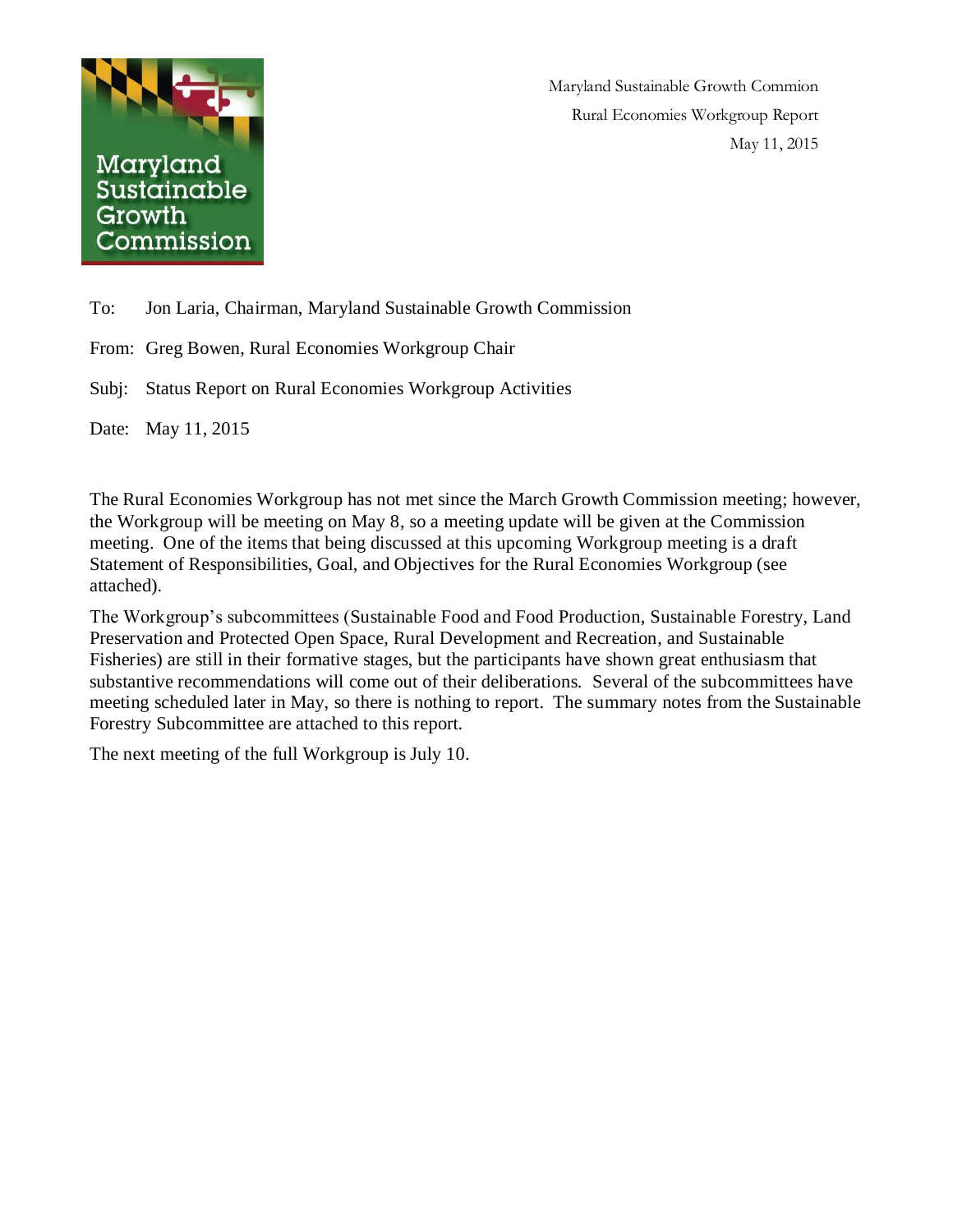## **Rural Economies Workgroup Draft Statement of Responsibilities, Goal, & Objectives (as of May 1, 2015)**

## **Statement of Responsibilities:**

The Maryland Sustainable Growth Commission's Rural Economies Workgroup will assess and advise on stabilizing and improving the business environment and opportunities for Maryland's agricultural, forestry, fisheries, and other rural resource-based industries, and on improving Maryland's smart growth model to better address rural land use and economic development needs. The Workgroup will prepare achievable goals and practical strategies for the Maryland Sustainable Growth Commission to consider and advocate to Maryland's Governor, General Assembly members, interest groups and the public.

On an annual basis, the Workgroup will  $-$  (1) review pending legislation before the General Assembly that may impact Maryland's rural economy and make recommendations to the Growth Commission, accordingly; and (2) recommend state funding levels for agriculture land preservation, rural legacy and program open space.

## **Goal:**

Stabilize and improve the business environment and opportunities for agricultural, forestry, fisheries, and other rural resource-based and compatible industries.

## **Objectives:**

- A. Sustainable Land Preservation: Evaluate Maryland's land preservation goals and state and local programs to accomplish them, including but not limited to funding, focusing on their adequacy to support sustainable agricultural and forestry industries in the future. Recommend changes accordingly.
- B. Sustainable Food Supply System: Develop a vision for a diverse, sustainable local food supply for Maryland, including policy recommendations for state and local government. The food system, for our purposes, comprises production, processing, marketing, distribution, consumption, and waste management.
- C. Sustainable Forestry: Develop a vision for a sustainable local supply of wood fiber and energy for Maryland, including policy recommendations for state and local governments.
- D. Sustainable Rural Recreation: Develop a vision for a sustainable rural recreation economy for Maryland, including policy recommendations for state and local governments. (Rural recreation economy includes activities such as hunting, fishing, tourism, bird watching, hiking, and biking.)
- E. Smart Growth and Rural Development: Examine and develop recommendations for improving Maryland's Smart Growth model to better address rural land use and economic development needs.
- F. Sustainable Fisheries: Develop a vision for sustainable fisheries in Maryland, including policy recommendations for state and local governments.

As used here, "sustainable" farming, forestry, fisheries or other resource-based business means profitable, income producing operations that can be continued for the foreseeable future while maintaining productive, healthy soils and working landscapes, without excessively compromising water and natural resources in the surrounding environment.